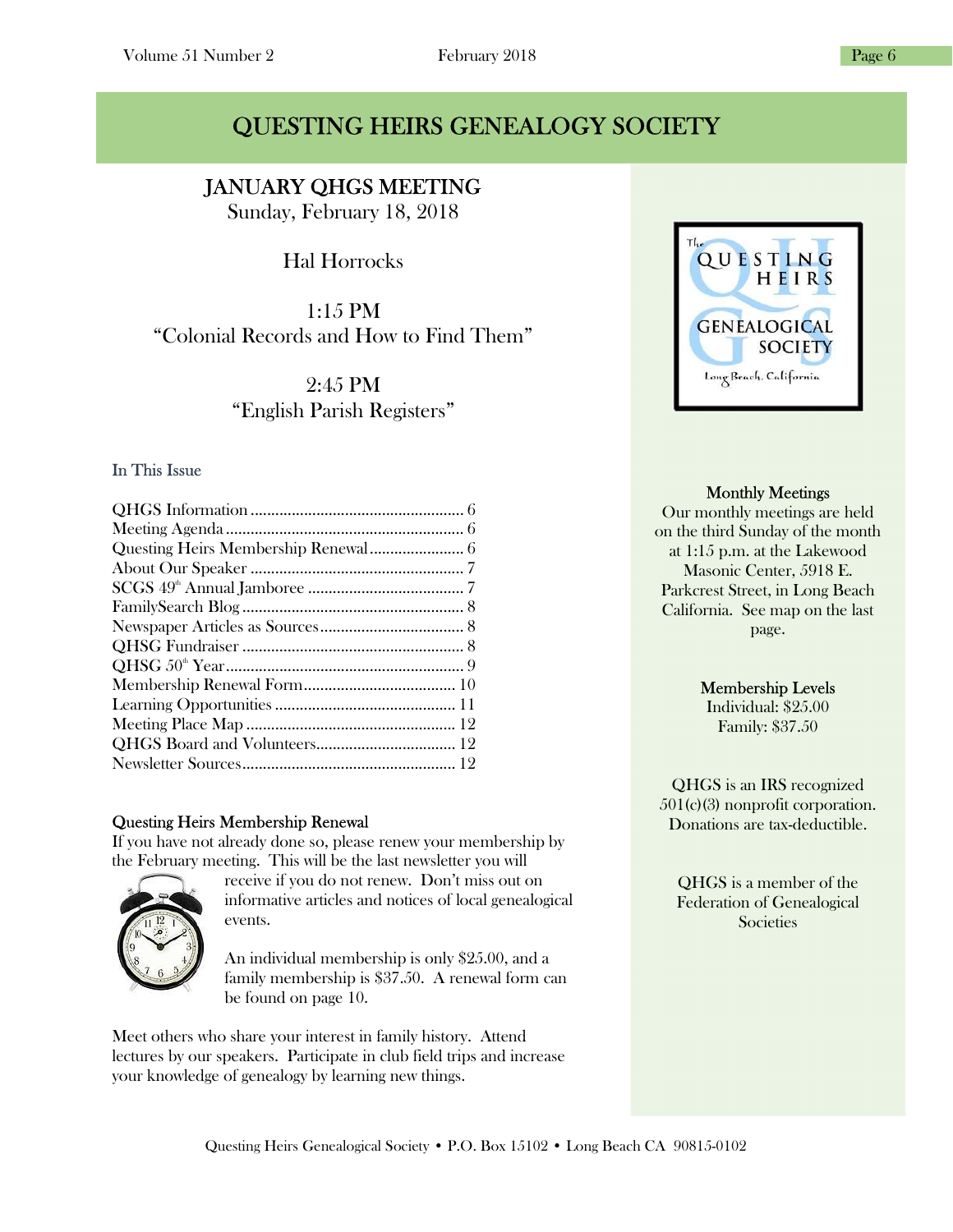# Our February speaker is Hal Horrocks

Hal Horrocks is a native of Long Beach and a 45-year Orange County resident currently living in Costa Mesa. Hal Horrocks is a professional genealogist, teacher, author, and lecturer and has been doing family research for 20 years. He is a member of several professional genealogical associations and is the current immediate past-president of the Orange County California Genealogical Society (OCCGS) headquartered at the Huntington Beach Central Library. Hal owns his own small manufacturing company located in La Habra and is a graduate of CSULB. He has been lecturing to genealogical and other societies for the last 12 years on a range of subjects that include why people get involved in genealogy to conducting research in early England.





### "Colonial Records and How to Find Them"

As family historians, as we get further back into our ancestor's lives, it becomes more difficult for us to find the records we need to fill out our family trees. The records for the Colonial period of our history are there, we just have to figure out how to find them. This presentation will explore ways to find the records from 1610 to 1776 that will help us in our search.

### "English Parish Registers"

Parish Registers are the backbone for English research from the 1550's to 1837. Though still used after 1837 they are supplemented with civil registrations for birth, marriage, and death certificates. Prior to 1837 all the genealogy information was generated by the Church of England. This presentation will dig deep into the three main registers, Baptism, Marriage, and Burial. There are many other areas that we will explore including the different types of Parishes and Chapels to help you find those elusive records.

### Southern California Genealogical Society  $49<sup>th</sup>$  Annual Jamboree 2018

Los Angeles Marriott, Burbank Airport Hotel, Burbank, California

Three great conferences in one place!

- Genetic Genealogy Conference, "Link Through DNA", Thursday, May 31
- Family History Writers Conference, "Loving Your Family Legends", Thursday, May 31
- Genealogical Jamboree, "Unlock Your Lineage", Friday and Saturday, June 1 and 2

For more information and to register, go to http://genealogyjamboree.com/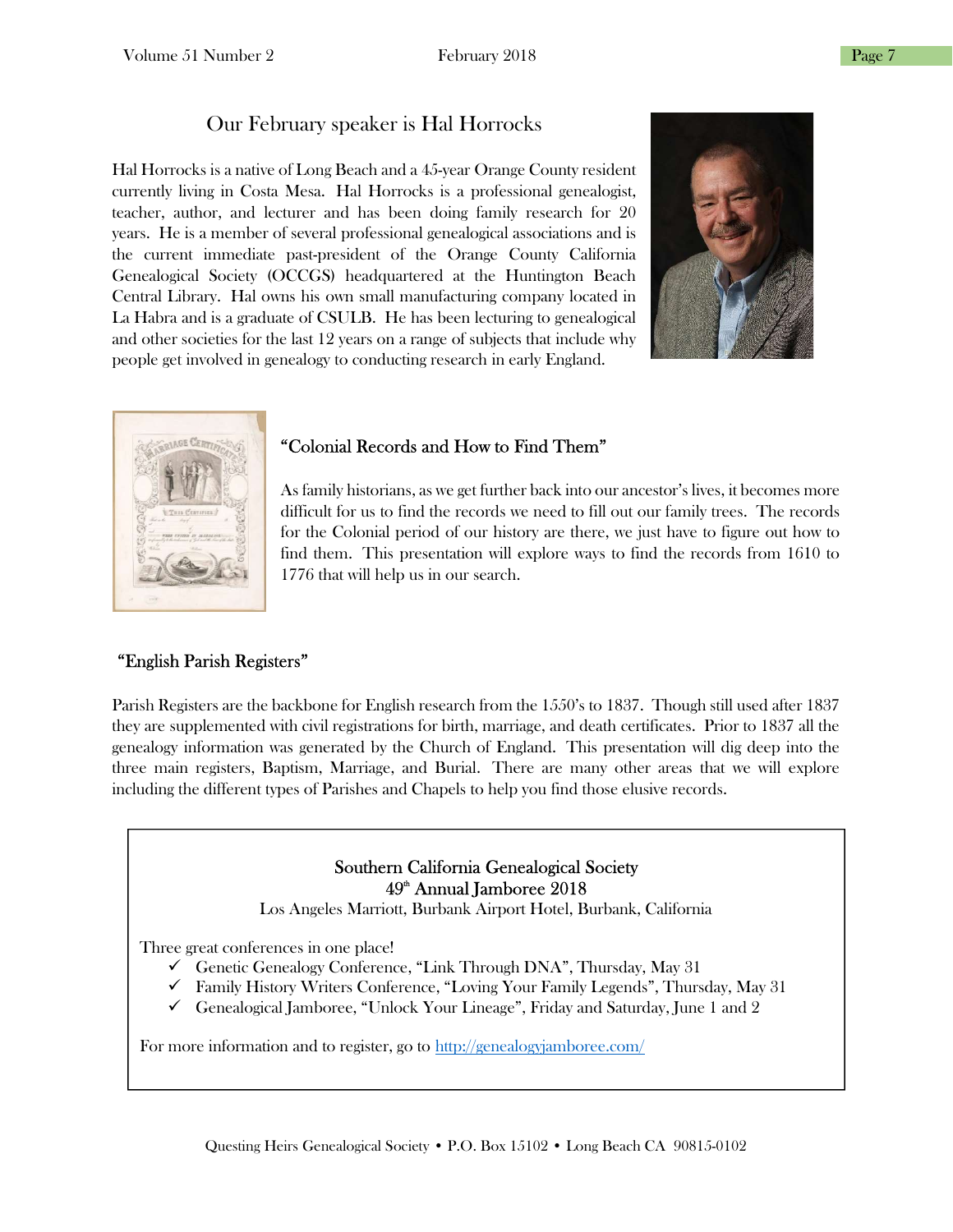On January 29, the FamilySearch Blog posted an article "Finding Your Family in U.S. Marriage Records". You can find the full article at https://www.familysearch.org/blog/en/. There are different categories of marriage records: intentions, marriage bonds, marriage applications and licenses, consent papers, returns and registers, and marriage certificates. Marriages join families together and often the records contain vital details about family relationships. There are several good links in this article to other marriage records.

Newspaper Articles are a great source to fill in details you might be missing on your family tree. Sometimes they can even bust family myths. If you are lucky enough to find newspaper articles about your family, you can enrich the story of how they lived, why they moved, family relationships, and other facts not found on census records. In 1898 the L.R. Doty sank during a violent storm on Lake Michigan. It would not be until nearly 112 years later in June of 2010, that divers found the Doty

300 feet deep in Lake Michigan. All the crew was lost at sea. An ancestor was one of those who died.

# In the Newspaper Obituary for Anna Backens, the

reader can glean many details of her life. Anna's maiden name, immigration information, church affiliation, children, grandchildren, where she lived, and much more are part of the obituary. This is a great start to filling in her life's story. You can then start verifying the details with valid sources and records. At



The Daily Northwestern Oshkosh, Wisconsin

the time of her death, she had 10 grandchildren and 25 great grandchildren. She was a widow and had outlived her five children.

Questing Heirs Fundraiser - Tuesday, March 20, 2018 Mark your calendars!

## Papalucci's Autentico Ristorante 4611 E. 2nd Street, Long Beach, CA 90803



Please join other Questing Heirs members, family and friends at a fundraiser at Papalucci's on March 20<sup>th</sup>, 2018. Papalucci's has great appetizers, soups, salads, pizzas, chicken, fish, desserts and more! They now have gluten free pizza and ravioli.

For more information about what is on the menu, go to http://www.papaluccis.com and click on the 'menu' tab. Click on the 'about' tab and read about owner Dan Tarrantine, our generous sponsor, who will donate 20% of the evening receipts to QHGS between 4:00 PM and closing time

Enjoy an evening out in Belmont Shore while making our fundraiser a success!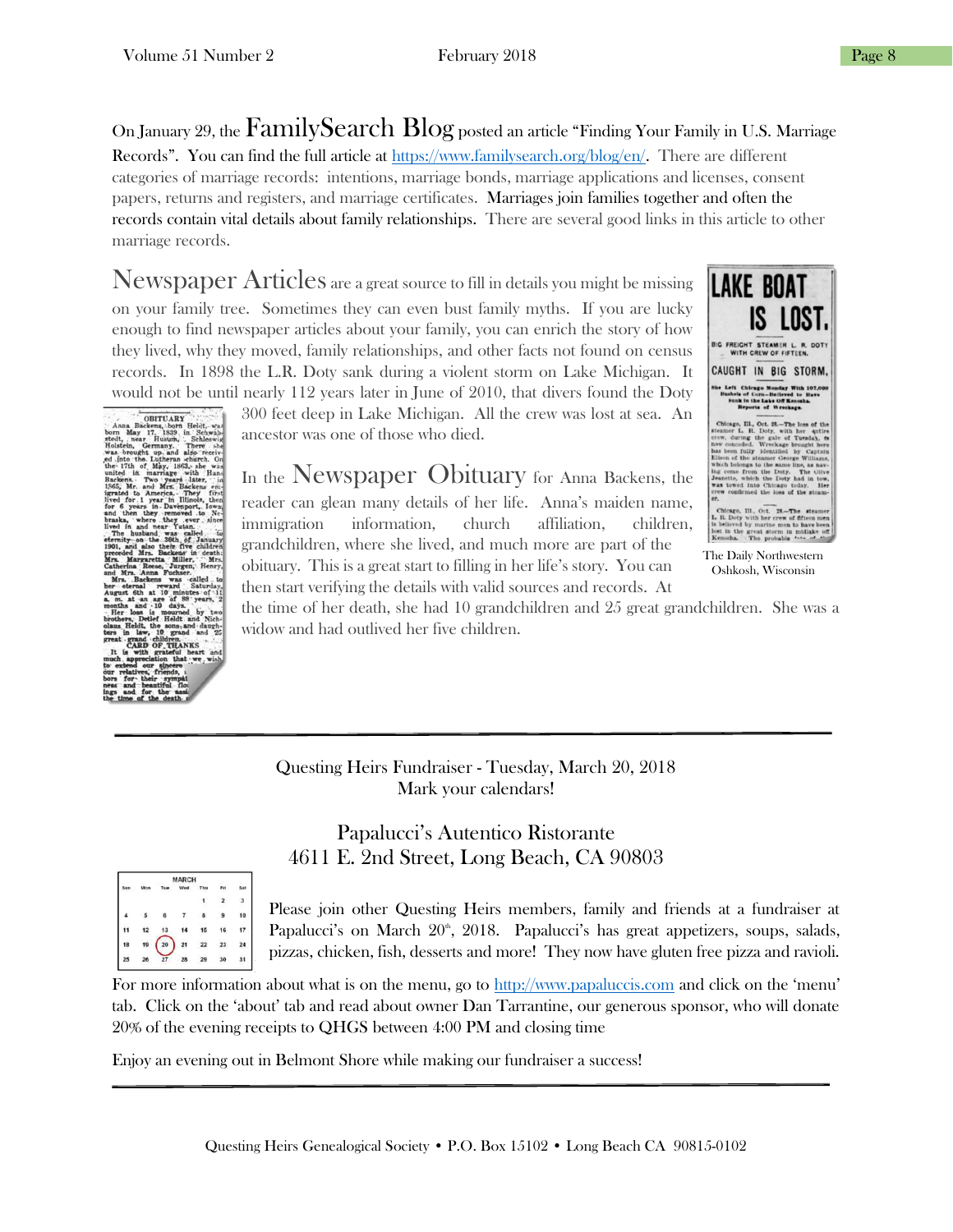# Questing Heirs Genealogical Society's  $50<sup>th</sup>$  Year

Questing Heirs Genealogical Society was founded in 1969 for the purpose of collecting, preserving and publishing data relating to genealogy.

### What were you doing in 1969?

There were approximately 358,000 residents of Long Beach in 1969. Richard Nixon was the President of the United States. On July 20<sup>th</sup> Neil Armstrong proclaimed, "That's one small step for a man, one giant leap for mankind" as he set foot on the surface of the moon. The New York Jets beat the Baltimore Colts in Super Bowl III, while the New York Mets defeated the Baltimore Orioles in the World Series. The Boeing 747 made its first passenger flight.





People were listening to the Archies Sing "Sugar, Sugar" or "Aquarius (Let the Sunshine In)" by the  $5<sup>th</sup>$  Dimension. Movie theaters filled with people watching "Easy Rider", "True Grit", and "Hello Dolly". And on a 600-acre dairy farm in the Catskill Mountains of New York, 400,000 people came together for the Woodstock Festival. The novel "The Godfather" by Mario Puzo made the best seller list.

### How Has Genealogy Research Changed since 1969?

Genealogists and hobbyists often did their research by looking through paper records and searched rolls of microfilm. They would comb through pages of census records hoping to link families together. Typed letters were sent to counties with self-addressed envelopes, hoping to receive a birth, marriage or death record. Other letters were sent to distant relatives asking for information. Sometimes it took months to get a response before one could move on to the next question. Sharing photos was not an easy thing to do.

Researchers advertised in genealogy journals asking for help with a surname. Vacations might be spent in Salt Lake City at the Family History Library. Family trees and family group sheets were hand written or typed. There were no home computers or software so that names and dates could easily be filled in. If you were lucky, there was a genealogical society with meetings near your home.

Do you remember a world without easy access to online records in your own home using a computer? How much longer did it take us to solve family mysteries without the comparison of DNA samples? We can now reach out to relatives on Facebook. We can see the burial sites of our ancestors thanks to volunteers who post digital photos on the web. There are webinars and uncounted ways to learn more about another time on the internet.

### Treasures Shared

What is family history without the stories behind the data? Photos, handwritten letters, and other precious family memorabilia from the past add such depth to the stories of how our ancestors lived. Putting family stories in writing can be a great gift to future generations. Supporting those stories with valid sources, photos, and artifacts might seem like a daunting task. But as a younger genealogist in the family reminds me, it is better to start small than not start at all.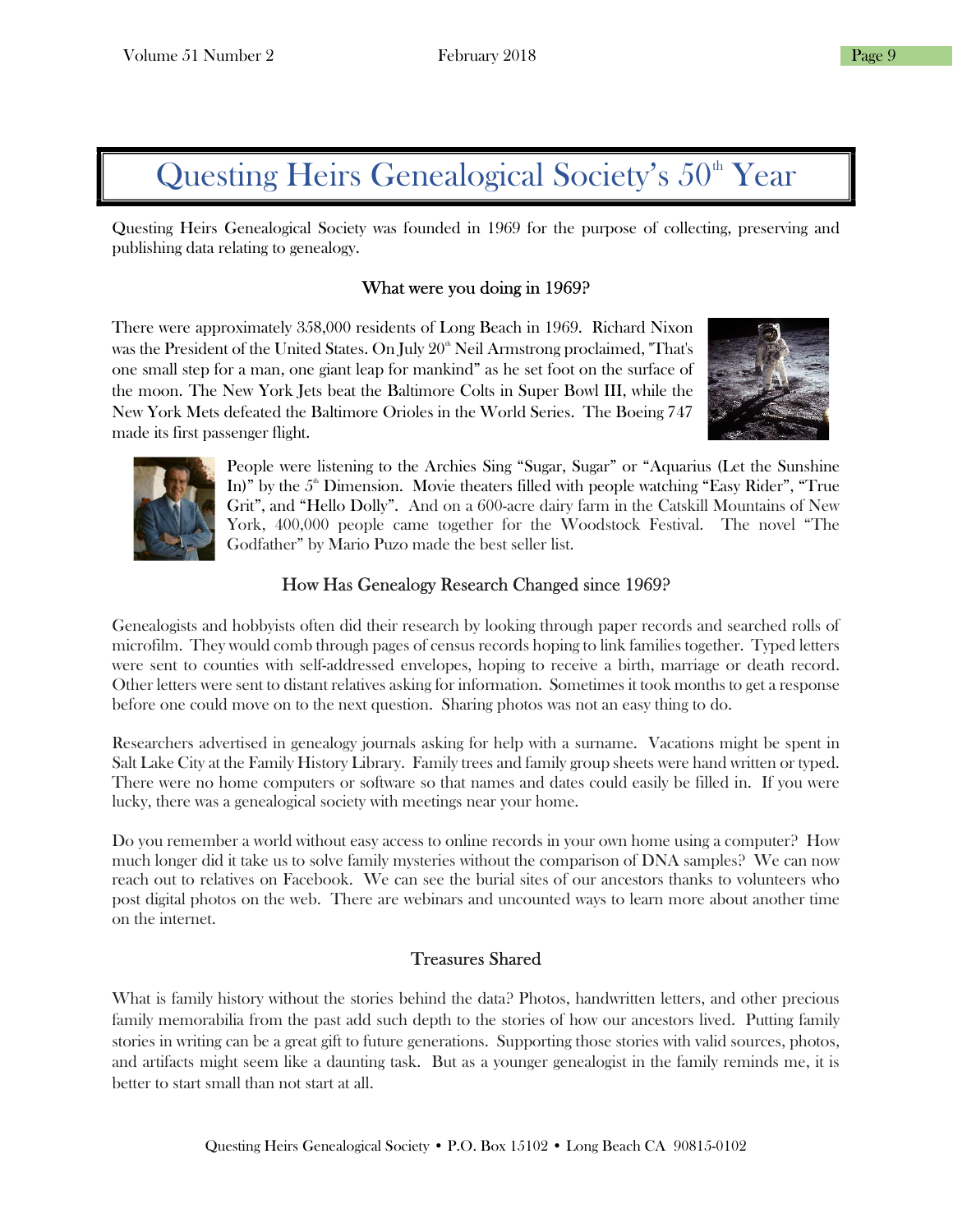### FINANCE REPORT

December 2017 Mike Powers Previous Balance \$6,403.13 Income \$1.11 Expenses \$405.81 New Balance \$5,998.43 of which \$1,484.06 is restricted to educational expenses

### REFRESHMENT REPORT

Sandy Hollandsworth Our February hosts will be: CC & Dick Brennan Sandy McDonald Tina McKillip Maxine Pitts

### MEMBERSHIP REPORT

Cynthia Day-Elliott Attendance at our January meeting: 43

|  |  | <b>BENEFITS OF MEMBERSHIP</b> |
|--|--|-------------------------------|
|--|--|-------------------------------|

**BECOME A MEMBER TODAY!** 

and notices of local genealogical events.

Meet others who share your interest in family history.

Attend lectures by our speakers. Our presentations are helpful no matter what level of genealogical expertise you possess. Past topics have included DNA testing and genetic genealogy: military records at the National Archives; and effective ways to use the FamilySearch website.

Participate in club field trips to destinations of genealogical interest. Past trips have included a docent-led tour of the Los Angeles Public Library.

 $-5 - 0$ 

**In the Country of the Country of the Country of the Country of the Country of the Country of the Country of the Country of the Country of the Country of the Country of the Country of the Country of the Country of the Coun** 

Increase your knowledge of genealogy by learning: How to document sources, How to make effective searches on genealogical websites, How census records can aid research. Where to find vital records and how to use the information they contain. How to write an online query that will produce results, How technology has changed the way we approach genealogy today.

### Mail this form with your check payable to: QUESTING HEIRS GENEALOGICAL SOCIETY, INC. P O BOX 15102, LONG BEACH, CA 90815-0102

| Name_   |                                    |       |                                   |
|---------|------------------------------------|-------|-----------------------------------|
| Address | and the property of the company of |       | the control of the control of the |
| City    |                                    |       |                                   |
| State   | $Zip+4$                            | Phone |                                   |
| Email   |                                    |       |                                   |

Please Check One: Individual Membership (\$25.00) \_\_\_\_\_

**The College College College** 

Family Membership (\$37.50)

The QHGS membership year begins September 1st and ends August 31st.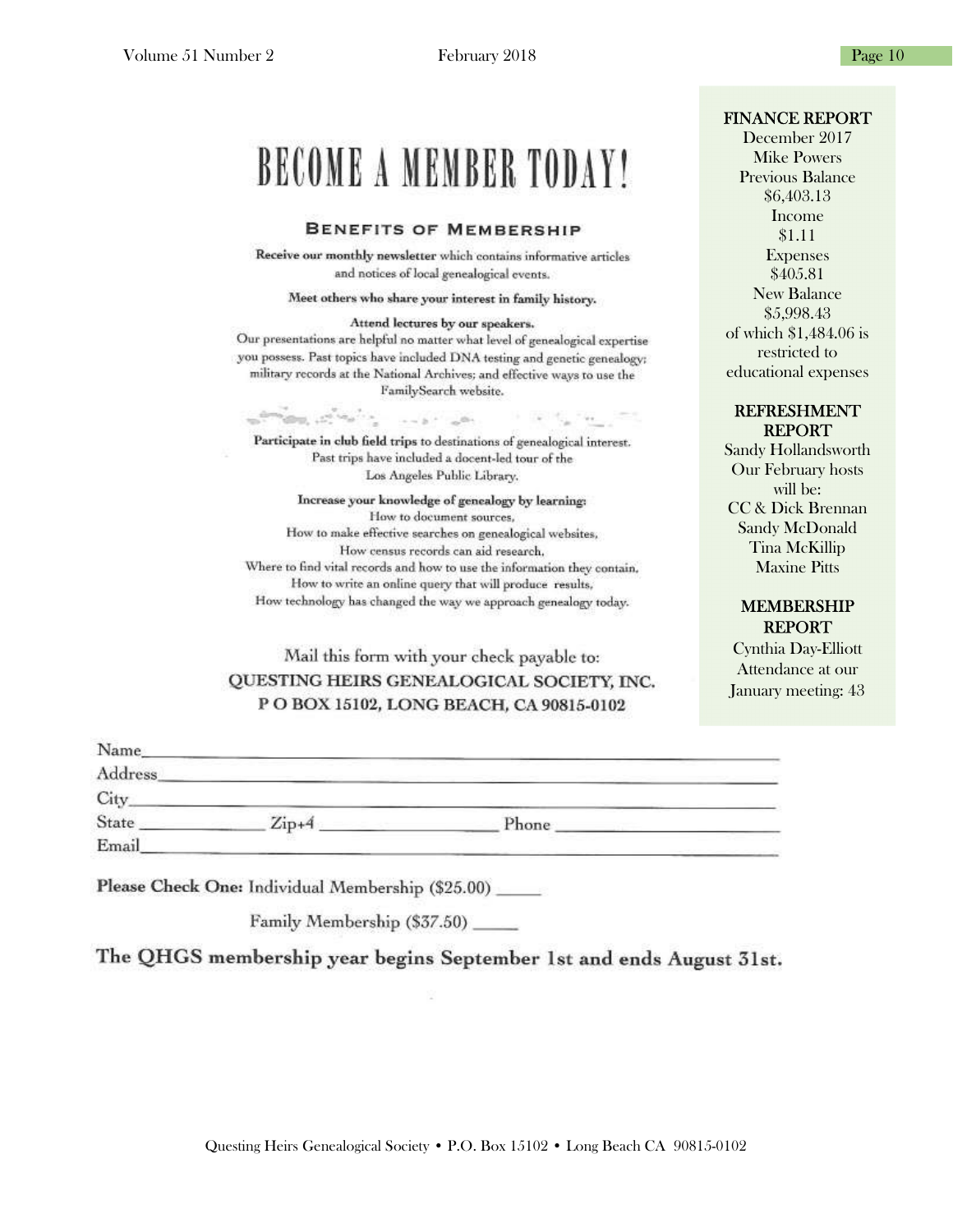# Learning Opportunities

### Orange County California Genealogical Society Genealogy Bash" and Book Faire

The Orange County California Genealogical Society Proudly Presents "A Day with Judy Russell" on Saturday, March 3, 2018. Judy will be presenting four exciting topics:

- $\checkmark$  More Than Just Names: Advanced US Census Research
- $\checkmark$  NARA Myth busters: Your Family IS in the Archives
- When Worlds Collide: Revolving Conflicts in Genealogical Records
- $\checkmark$  "Don't Forget the Ladies" A Genealogist's Guide to Women and the Law

The presentations will be in the Huntington Beach Central Library Theater. There will be over 1,000 books and periodicals on sale. Visit the website, www.occgs.com , for all the information and online registration.

## Family History Library Classes & Webinars

February 12 "Using the FamilySearch Catalog Effectively" February 20 "Your British/Irish Research Questions Answered" February 22 "Exploring Census Records Using the Digital Archives of Norway" To view all classes and times: https://www.familysearch.org/wiki/en/Family\_Hist ory\_Library\_Classes\_and\_Webinars

## New PBS Program

"We'll Meet Again" airs on your local PBS station on Tuesdays. This documentary series introduces viewers to two people who were affected by momentous events in American history in each episode. Significant historic events are explored through the eyes of ordinary people who experienced them. For more information on the show, go to http://www.pbs.org/meet-again/home/

The remaining episodes in the seasons are: "Lost Children of Vietnam" on 2/6 "Heroes of 9/11" 2/13 "Freedom Summer" 2/20 "Coming Out" 2/27

### Southern California Genealogical Society and Family Research Library

February 21 "Navigating the Seven C's of Genealogy" by Thomas MacEntee March 10 "The Scots-Irish Migration into North America" by Peggy Clemens Lauritzen To view more information and register go to: http://www.scgsgenealogy.com/webinar/jesindex.html

# Legacy Family Tree Webinars

February 20 "Using Swedish Taxation Records to Solve Tough Genealogical Problems" by Jill Morelli February 28 "Find your Roots in German Farm Histories" by Gail Blankenau March 7 "Overcoming Brick Walls Caused by Record Loss" by Mary Hill March 9 "Secrets in the Attic: Break Down Brick Walls with Home Sources" by Denise May Levenick For more information see: www.FamilyTreeWebinars.com

# CSUDH OLLI

March 17, 10:00 AM – 12:00 PM "Spanish Patriots during the American Revolution" with Letty Rodella California State University Dominguez Hills. For more information: https://www.csudh.edu/olli/courses/history-socialsciences/